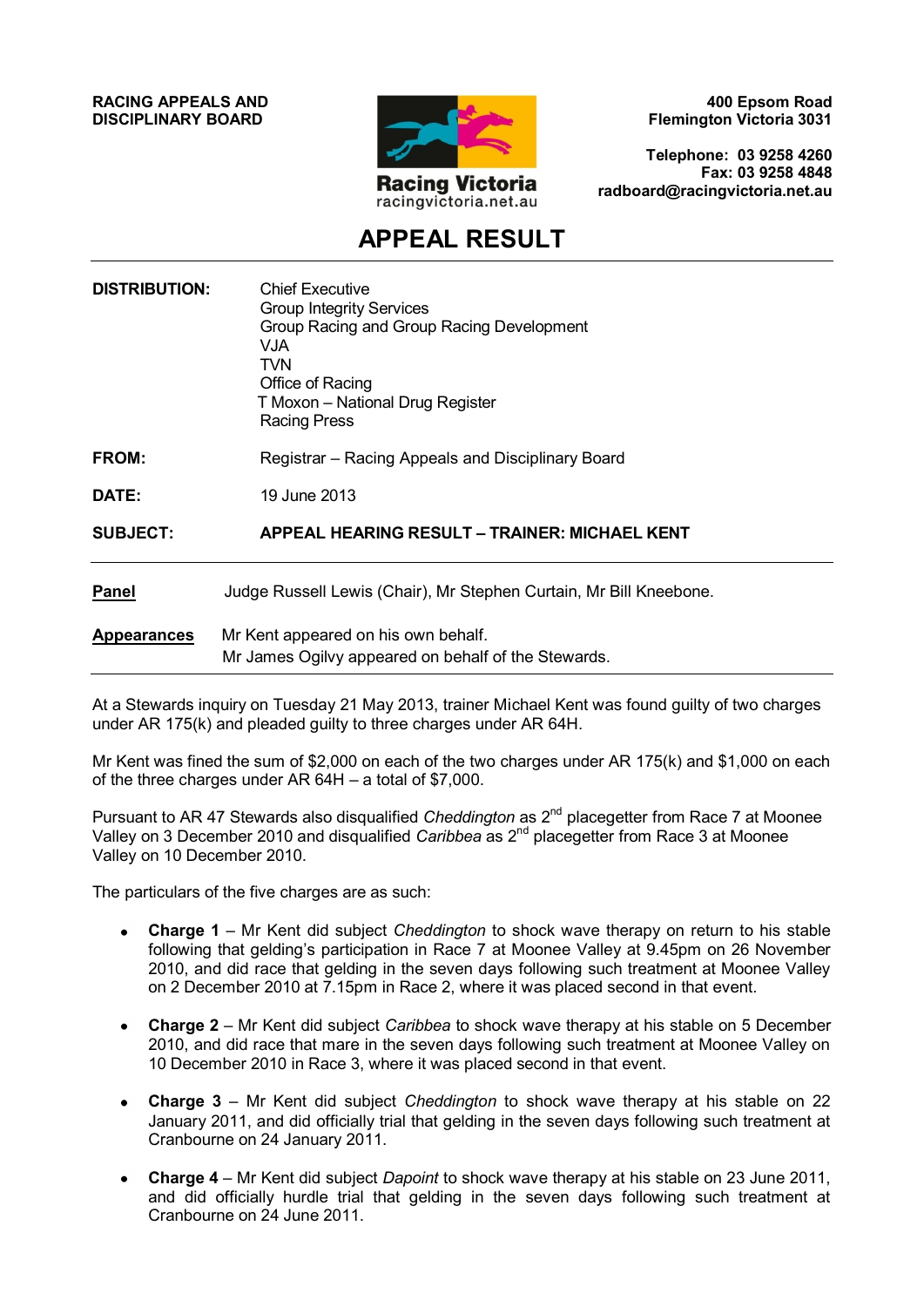**Charge 5** – Mr Kent did subject *Domesky* to shock wave therapy at his stable on 3 August 2011, and did officially trial that gelding in the seven days following such treatment at Cranbourne on 8 August 2011.

A Notice of Appeal against **the decision and severity of the penalty** in relation to Charges 1 and 2 and the **severity of the penalty** in relation to Charges 3-5 was lodged on Friday, 24 May 2013.

## **DECISION:**

**Charge 1** - Appeal allowed.

*Cheddington* to retain 2<sup>nd</sup> placing in Race 7 at Moonee Valley on 3 December 2010.

**Charge 2** - Appeal against decision dismissed. Appeal against severity of penalty allowed. Penalty varied to a fine of \$1750.

*Caribbea* disqualified as 2<sup>nd</sup> placegetter from Race 3 at Moonee Valley on 10 December 2010.

**Charge 3** - Appeal allowed. Penalty varied to a fine of \$750. **Charge 4** - Appeal allowed. Penalty varied to a fine of \$750. **Charge 5** - Appeal allowed. Penalty varied to a fine of \$750.

Total of \$4,000 due on or before 31 July 2013.

**Georgie Gavin Registrar - Racing Appeals & Disciplinary Board**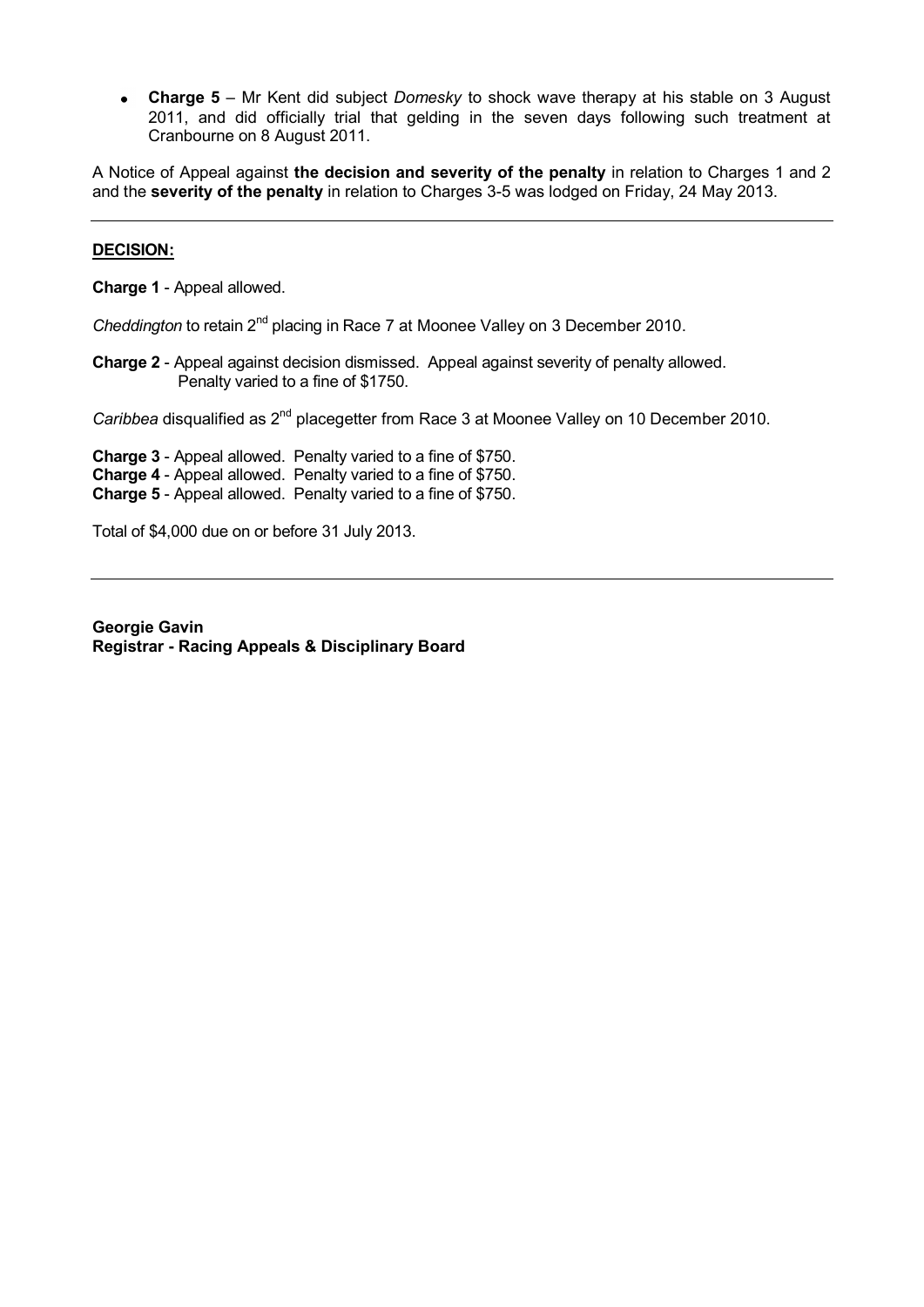## **TRANSCRIPT OF PROCEEDINGS**

## **RACING APPEALS AND DISCIPLINARY BOARD**

 $\mathcal{L}_\text{max}$  , and the contribution of the contribution of the contribution of the contribution of the contribution of the contribution of the contribution of the contribution of the contribution of the contribution of t

**HIS HONOUR JUDGE R.P.L. LEWIS, Chairman MR S. CURTAIN MR W. KNEEBONE**

**EXTRACT OF PROCEEDINGS**

**DECISION**

**TRAINER: MICHAEL KENT**

**MELBOURNE**

**WEDNESDAY, 19 JUNE 2013**

MR J. OGILVY appeared on behalf of the RVL Stewards

MR M. KENT appeared on his own behalf